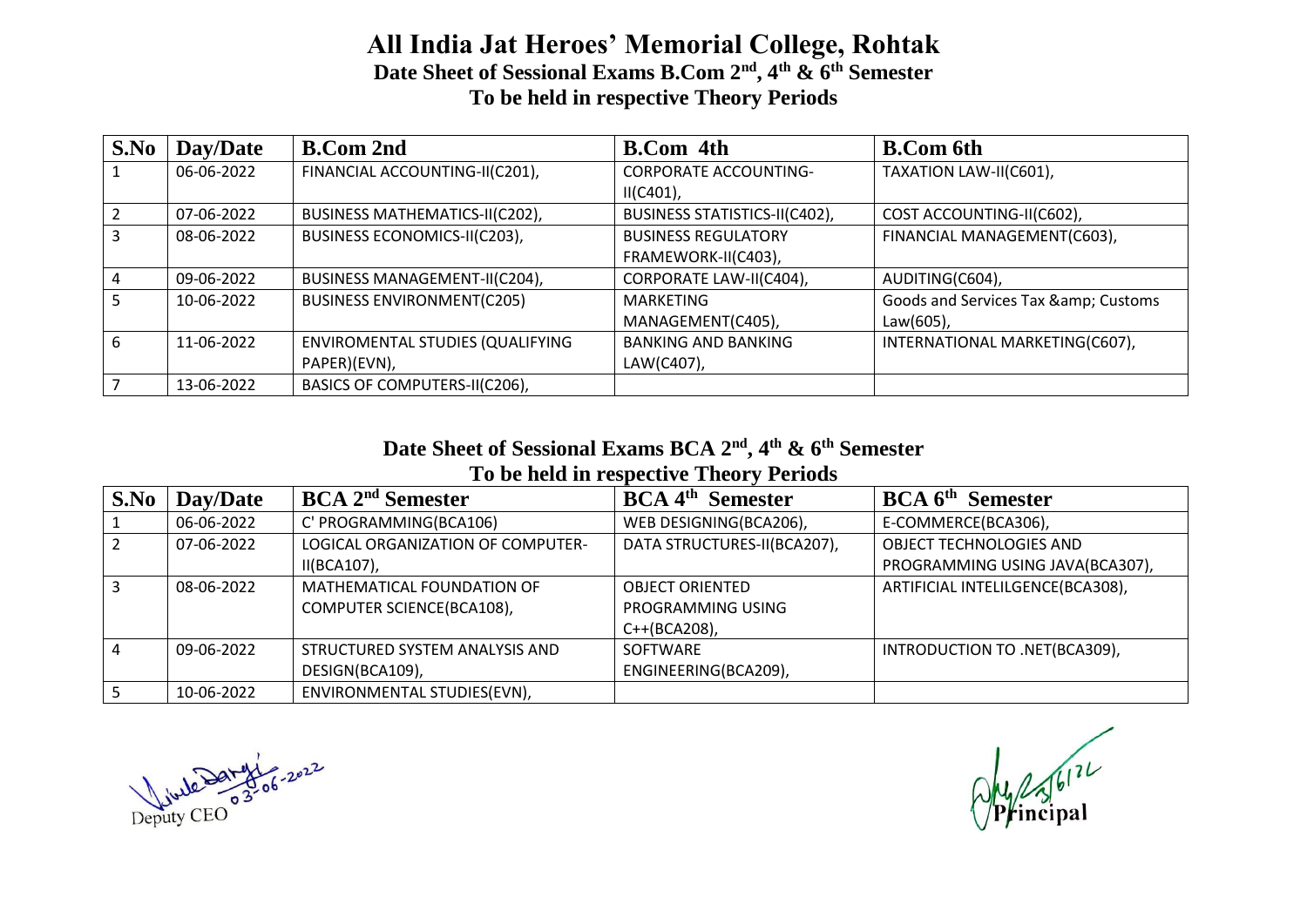### **All India Jat Heroes' Memorial College, Rohtak Date Sheet of Home test B.Sc Sports Science 2nd, 4th & 6th Semester To be held in respective Theory Periods**

| S.No | Day/Date   | <b>B.Sc Sports Science 2nd</b>        | <b>B.Sc Sports Science 4th</b>          | <b>B.Sc Sports Science 6th</b> |
|------|------------|---------------------------------------|-----------------------------------------|--------------------------------|
|      |            | <b>Semester</b>                       | <b>Semester</b>                         | <b>Semester</b>                |
|      | 06-06-2022 | QUALIFYING ENGLISH(SS101),            | THEORY OF GAMES:TABLE                   | <b>FOUNDATION OF SPORTS</b>    |
|      |            |                                       | TENNIS, SHOOTING, WRESTLING (SS133),    | TRAINING(SS151),               |
|      | 07-06-2022 | ANATOMY OF FITNESS(SS111),            | THEORY OF ATHLETICS: HURDLES, HIGH      | SPORTS SOCIOLOGY(SS152),       |
|      |            |                                       | JUMPS & amp; SHORT PUT(SS134),          |                                |
|      | 08-06-2022 | COMPUTER APPLICATIONS-II(SS112),      | PHYSIOLOGY OF EXERCISE(SS131)           | THEORY OF GAMES: SOFTBALL,     |
|      |            |                                       |                                         | BASKETBALL, WRESLING(SS153),   |
| 4    | 09-06-2022 | THEORY OF GAMES : BASEBALL,           | <b>HEALTH EDUCATION FIRST-AID &amp;</b> | THEORY OF ATHELETICS: TRIPLE   |
|      |            | <b>BADMINTON, ARCHERY &amp;</b>       | SAFETY MEASURES(SS132),                 | JUMP, HAMMER THROW(SS154)      |
|      |            | WEIGHTLIFTING(SS113),                 |                                         |                                |
|      | 10-06-2022 | THEORY OF ATHLETICS: RELAY RACE, HIGH | Gymnastic and other Activities (SS135), |                                |
|      |            | JUMP(SS114),                          |                                         |                                |
|      |            |                                       |                                         |                                |

# **Date Sheet of Sessional Exams BJMC 2nd, 4th & 6th Semester**

### **To be held in respective Theory Periods**

| S.No | Day/Date   | <b>BJMC 2<sup>nd</sup> Semester</b> | <b>BJMC</b> 4 <sup>th</sup> Semester | <b>BJMC</b> 6 <sup>th</sup> Semester |
|------|------------|-------------------------------------|--------------------------------------|--------------------------------------|
|      | 06-06-2022 | INTRODUCTION TO COMMUNICATION-      | PSYCHOLOGY(BAJ116),                  | EDITING(BAJ126),                     |
|      |            | $II(BAJ106)$ ,                      |                                      |                                      |
|      | 07-06-2022 | COMMUNICATIVE HINDI-II(BAJ107),     | ECONOMICS(BAJ117),                   | ADVERTISING(BAJ127)                  |
|      | 08-06-2022 | COMMUNICATIVE ENGLISH-II(BAJ108),   | PRINT MEDIA(BAJ118),                 | INTRODUCTION TO NEW MEDIA(BAJ128)    |
| 4    | 09-06-2022 | <b>CREATIVE &amp; JOURNALISTIC</b>  | NEWS WRITING-II(BAJ119),             | MEDIA AND SOCIETY(BAJ129)            |
|      |            | WRITING(BAJ109),                    |                                      |                                      |
| 5    | 10-06-2022 | COMPUTER APPLICATIONS-II(BJ110),    |                                      |                                      |
|      |            |                                     |                                      |                                      |
| 6    | 11-06-2022 | ENVIRONMENTAL STUDIES(EVN),         |                                      |                                      |
|      |            | EVS paper sudha                     |                                      |                                      |
|      |            |                                     |                                      |                                      |

Deputy CEO 3206-2022

 $O<sub>Pl</sub>$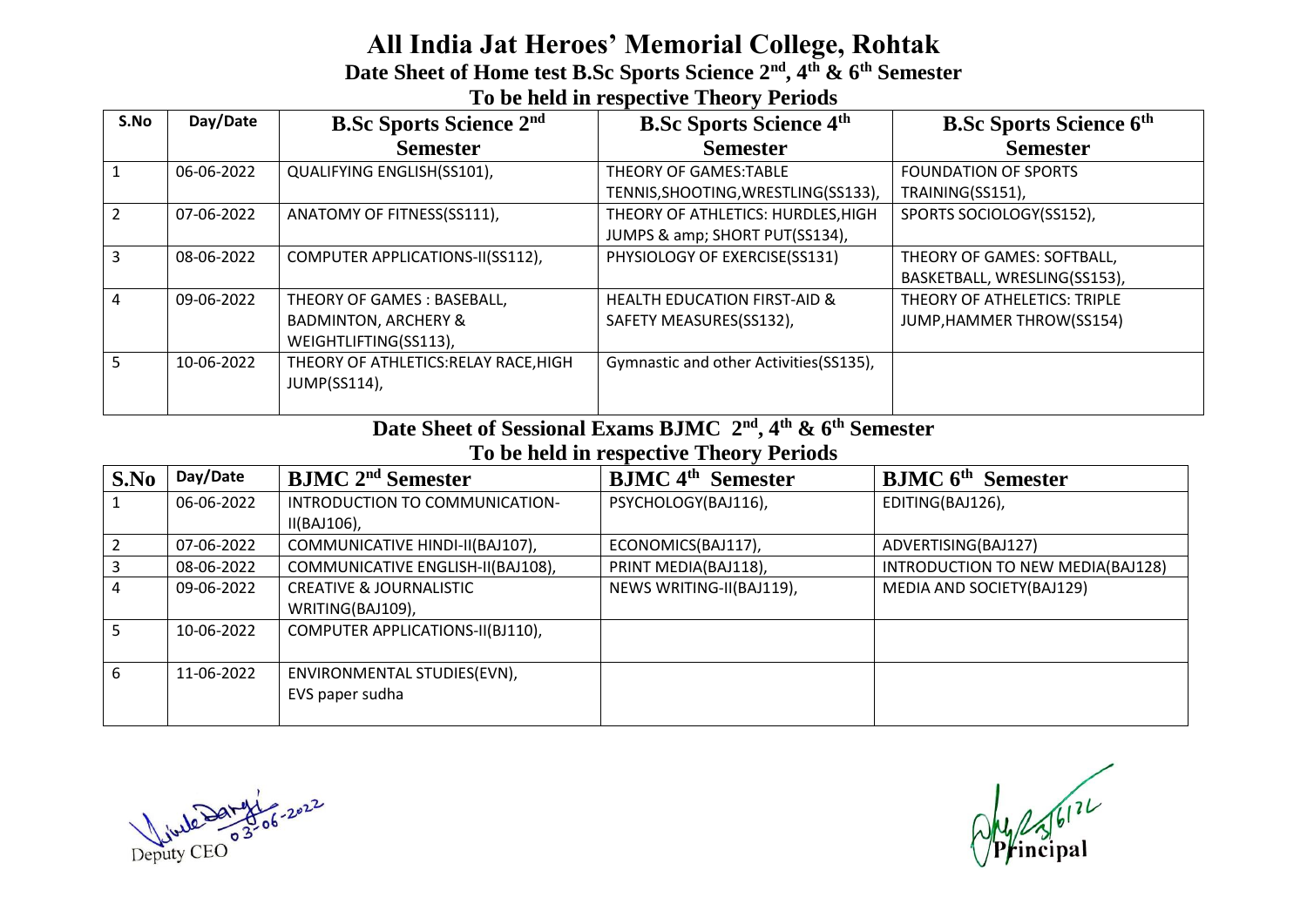## **All India Jat Heroes' Memorial College, Rohtak Date Sheet of Sessional Exams PG 2nd & 4th Semester To be held in respective Theory Periods**

| S.No           | Day/Date   | M.Sc                                     | M.Sc               | MJMC 2nd                                      | MJMC 4th        | M.Com 2nd | M.Com 4th       | M.A.                                         | M.A.       | M.Sc                                           | M.Sc                                              |
|----------------|------------|------------------------------------------|--------------------|-----------------------------------------------|-----------------|-----------|-----------------|----------------------------------------------|------------|------------------------------------------------|---------------------------------------------------|
|                |            | <b>Physics</b>                           | <b>Physics 4th</b> | Semester                                      | <b>Semester</b> | Semester  | <b>Semester</b> | Geography                                    | Geography  | Mathemati                                      | <b>Mathematic</b>                                 |
|                |            | 2nd                                      | <b>Semester</b>    |                                               |                 |           |                 | 2nd                                          | 4th        | cs 2nd                                         | s 4th                                             |
|                |            | <b>Semester</b>                          |                    |                                               |                 |           |                 | Semester                                     | Semester   | <b>Semester</b>                                | <b>Semester</b>                                   |
| 1              | 06-06-2022 | 18PHY22C1                                | 19PHY24C1          | 16MJM22C1                                     | 17MJM24C1       | 16MCO22C1 | 17MCO24C1       | 16GEO22C1                                    | 17GEO24C1  | 16MAT22C1                                      | 17MAT24C1                                         |
| $\overline{2}$ | 07-06-2022 | 18PHY22C2                                | 19PHY24C2          | 16MJM22C2                                     | 17MJM24C2       | 16MCO22C2 | 17MCO24C2       | 16GEO22C3                                    | 17GEO24C2  | 16MAT22C2                                      | 17MAT24C2                                         |
| 3              | 08-06-2022 | 18PHY22C3                                | 19PHY24DB1         | 16MJM22C3                                     | 17MJM24C3       | 16MCO22C3 | 17MCO24C3       | 16GEO22C2                                    | 17GEO24DA1 | 16MAT22C3                                      | 17MAT24C3                                         |
| 4              | 09-06-2022 | 16CSAF1                                  | 19PHY24DA2         | 16MJM22C4                                     | 17MJM24D1       | 16MCO22D3 | 17MCO24DA1      | 16GEO22D3                                    | 17GEO24DB3 | 16MAT22C4                                      | 17MAT24DA6<br>or<br><b>GRAPH</b><br><b>THEORY</b> |
| 5              | 10-06-2022 | Environmen<br>tal<br>Issues(16EN<br>VO1) |                    | Environment<br>al<br>Issues(16EN<br>VO1)      |                 | 16IMSF2   | 17MCO24DB2      | 16GENF1                                      |            | 16MAT22C5                                      | 17MAT24DB1                                        |
| 6              | 11-06-2022 | 18PHY22D1                                |                    | 16MJM22D                                      |                 | 16IMSO1   | 17MCO24DC3      | Environment<br>al<br>Issues(16EN<br>$VO1$ ), |            | Geography<br>in everyday<br>life(16GEOF<br>1), |                                                   |
| 7              | 13-06-2022 |                                          |                    | Geography<br>in Everyday<br>Life(16GEOF<br>1) |                 |           |                 |                                              |            | Environment<br>al<br>Issues(16EN<br>VO1),      |                                                   |

Deputy CEO 33-06-2022

 $\frac{1}{\sqrt{\frac{1}{\sqrt{2}}}}$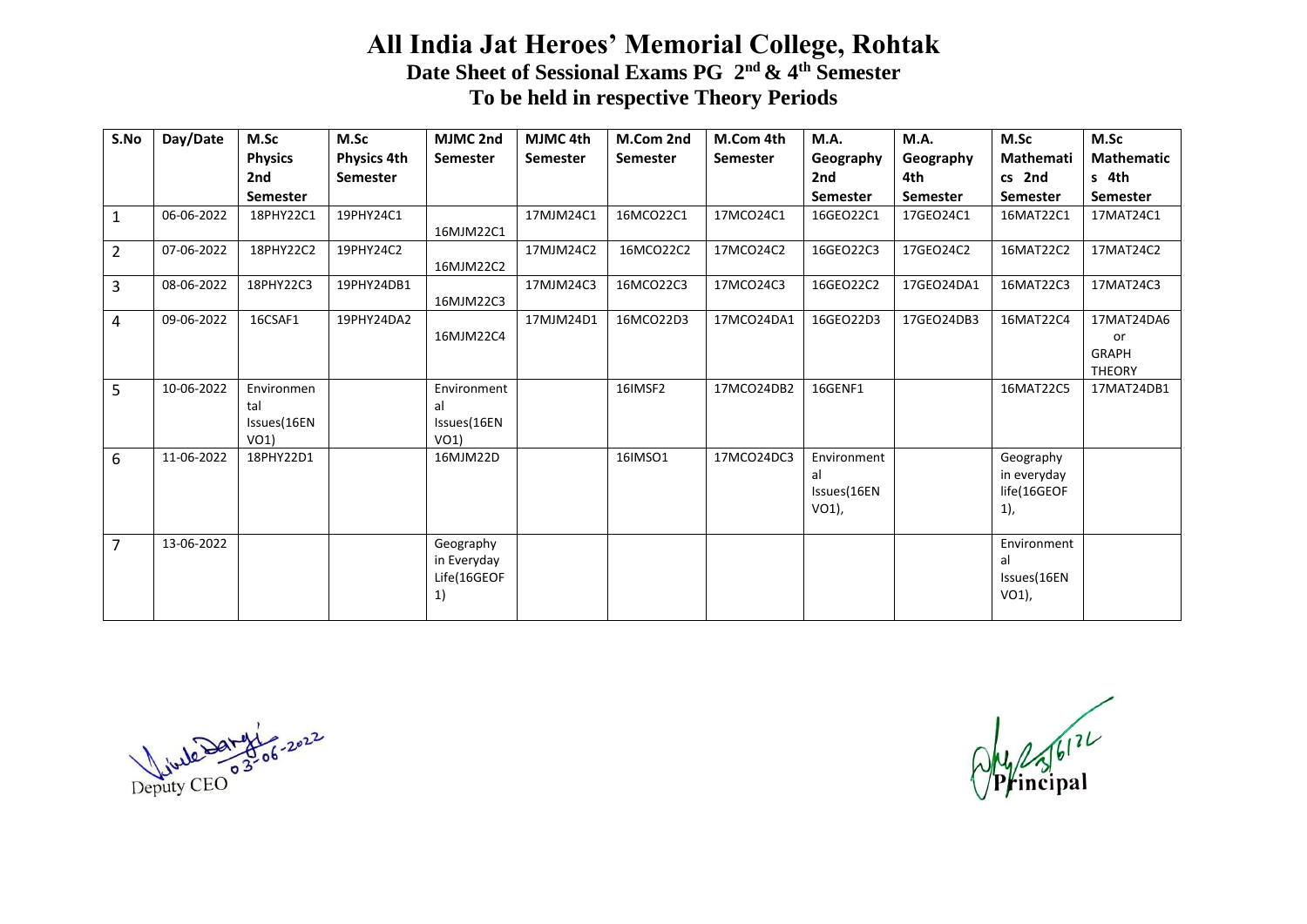## **All India Jat Heroes' Memorial College, Rohtak Date Sheet of Sessional Exams PG 2nd & 4th Semester To be held in respective Theory Periods**

| S.No           | Day/Date   | M.Sc             | <b>M.Sc Chemistry</b> | M.Sc         | M.Sc            | <b>APGDCA</b> | M.Sc              | <b>M.Sc Botany</b>  | M.A. English 2nd | M.A. English 4th |
|----------------|------------|------------------|-----------------------|--------------|-----------------|---------------|-------------------|---------------------|------------------|------------------|
|                |            | Chemistry        | 4th Semester          | Computer     | Computer        | 2nd Sem       | <b>Botany 2nd</b> | <b>4th Semester</b> | <b>Semester</b>  | <b>Semester</b>  |
|                |            | 2nd              |                       | Science 2nd  | Science 4th     |               | Semester          |                     |                  |                  |
|                |            | <b>Semester</b>  |                       | Semester     | <b>Semester</b> |               |                   |                     |                  |                  |
| 1              | 06-06-2022 | 16CHE22C1        | 17CHE24GC1            | 16MCS22C1    | 17MCS24C1       | A201          | Environment       | 17BOT24C1           | 21ENG22C1        | (17ENG24C1       |
|                |            |                  | 17CHE24GA1            |              |                 |               | al                |                     |                  |                  |
|                |            |                  | 17CHE24GB1            |              |                 |               | Issues(16EN       |                     |                  |                  |
|                |            |                  |                       |              |                 |               | VO1)              |                     |                  |                  |
| 2              | 07-06-2022 | <b>ENVIRONME</b> | 17CHE24GC2            | 16MCS22C2    | 17MCS24DA2      | A203          | 16BOT22C3         | 17BOT24C2           | 21ENG22C2        | (17ENG24C2       |
|                |            | <b>NTAL</b>      | 17CHE24GA2            |              |                 |               |                   |                     |                  |                  |
|                |            | ISSUES(16EN      | 17CHE24GB2            |              |                 |               |                   |                     |                  |                  |
|                |            | VO1),            |                       |              |                 |               |                   |                     |                  |                  |
| 3              | 08-06-2022 | 16CHE22C3        | 17CHE24GC3            | 16MCS22C3    | 17MCS24DB1      | A202          | 16BOT22C1         |                     | 21ENG22C5        | 17ENG24C3        |
|                |            |                  | 17CHE24GA3            |              |                 |               |                   |                     |                  |                  |
|                |            |                  | 17CHE24GB3            |              |                 |               |                   |                     |                  |                  |
| 4              | 09-06-2022 | 16CHE22D1        |                       | 16MCS22C4    |                 |               | 16BOT22D2         |                     | 21ENG22C6        | 17ENG24C4        |
| 5              | 10-06-2022 | 16CHE22C2        |                       | Environmenta |                 |               | 16BOT22C2         |                     | 21ENG22C3        | 17ENG24D1        |
|                |            |                  |                       |              |                 |               |                   |                     |                  |                  |
|                |            |                  |                       | Issues(16ENV |                 |               |                   |                     |                  |                  |
|                |            |                  |                       | O1),         |                 |               |                   |                     |                  |                  |
| 6              | 11-06-2022 |                  |                       | 16COMF2      |                 |               | 16CSAF1           |                     | Geography in     |                  |
|                |            |                  |                       |              |                 |               |                   |                     | Everyday         |                  |
|                |            |                  |                       |              |                 |               |                   |                     | Life(16GEOF1)    |                  |
| $\overline{7}$ | 13-06-2022 |                  |                       |              |                 |               |                   |                     | 16JRMO1          |                  |

Deputy CEO 33-06-2022

 $\frac{1}{\sqrt{\frac{1}{\sqrt{2}}}}$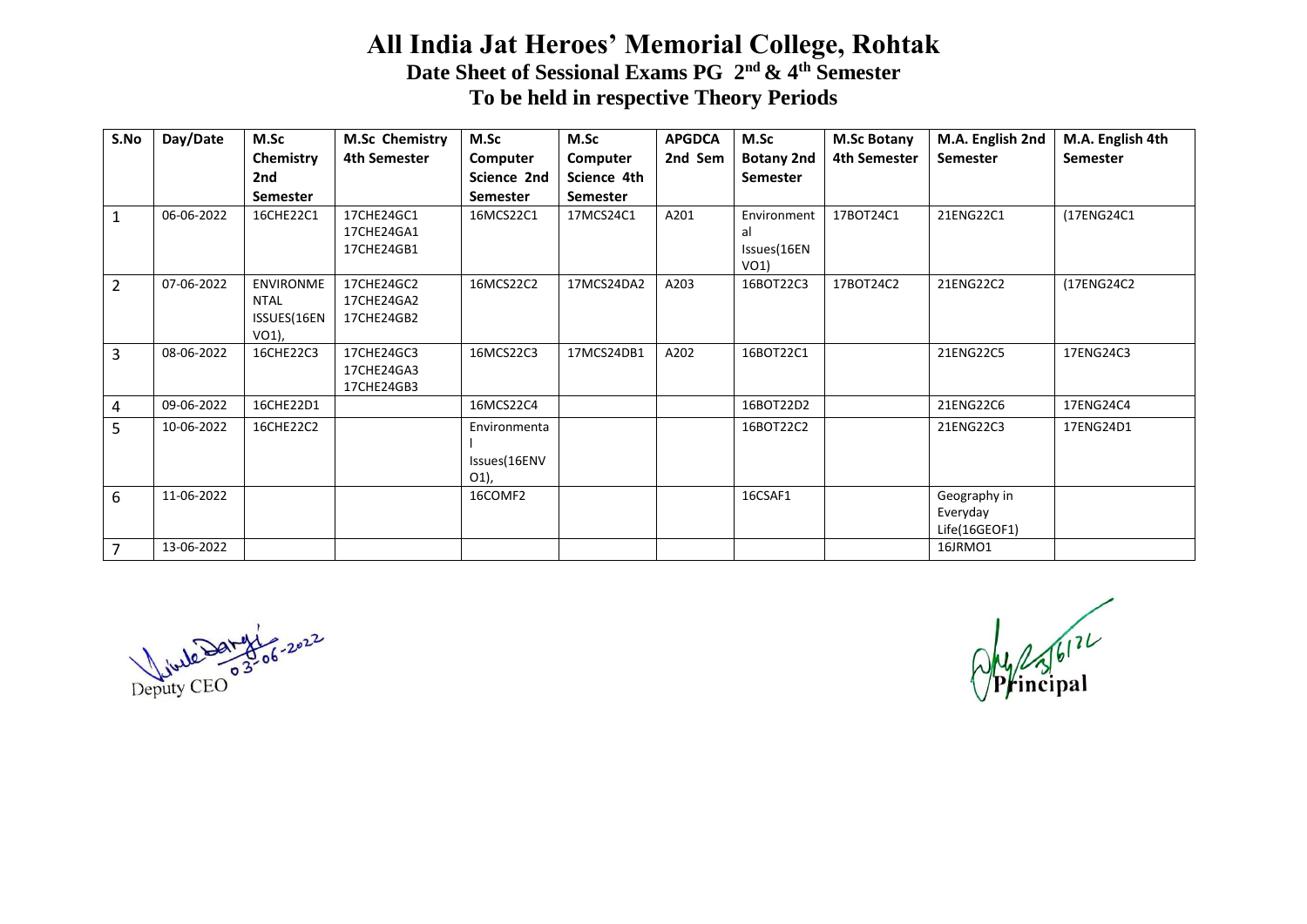## **All India Jat Heroes' Memorial College, Rohtak Date Sheet of Sessional Exams B.A. 2nd ,4th & 6th Semester To be held in respective Theory Periods**

| S.No           | Day/Date   | <b>BA 2<sup>nd</sup> Semester</b> | $BA$ 4 <sup>th</sup><br>Semester | <b>BA 6<sup>th</sup> Semester</b> | <b>EVS</b>      |
|----------------|------------|-----------------------------------|----------------------------------|-----------------------------------|-----------------|
|                |            |                                   |                                  |                                   | 1:00 PM to 2:00 |
|                |            |                                   |                                  |                                   | <b>PM</b>       |
| $\mathbf{1}$   | 06-06-2022 | English                           | History                          | Geography                         | 2122010001 to   |
|                |            |                                   | <b>Mathematics</b>               |                                   | 2122010200      |
| $\overline{2}$ | 07-06-2022 | Hindi                             | <b>Political Science</b>         | History                           | 2122010201 to   |
|                |            |                                   | <b>Physical Education</b>        | <b>Mathematics</b>                | 2122010400      |
| $\overline{3}$ | 08-06-2022 | History                           | English                          | Public                            | 2122010401 to   |
|                |            | <b>Mathematics</b>                |                                  | Administration                    | 2122010600      |
| 4              | 09-06-2022 | <b>Political Science</b>          | Geography                        | <b>Economics</b>                  | 2122010601 to   |
|                |            | <b>Physical Education</b>         |                                  |                                   | 2122010800      |
| 5              | 10-06-2022 | Geography                         | Sanskrit                         | English                           | 2122010801 to   |
|                |            |                                   |                                  |                                   | 2122011000      |
| 6              | 11-06-2022 | Sanskrit                          | Hindi                            | Hindi                             | 2122011001 to   |
|                |            |                                   |                                  |                                   | 2122011200      |
| $\overline{7}$ | 13-06-2022 | Economics                         | <b>Public Administration</b>     | <b>Political Science</b>          | 2122011201 to   |
|                |            |                                   |                                  | <b>Physical Education</b>         | 2122011379      |
| 8              | 15-06-2022 | <b>Public Administration</b>      | Economics                        | Sanskrit                          |                 |
| 9              | 16-06-2022 | <b>JMC</b>                        | <b>JMC</b>                       | <b>JMC</b>                        |                 |

Deputy CEO

 $Q$